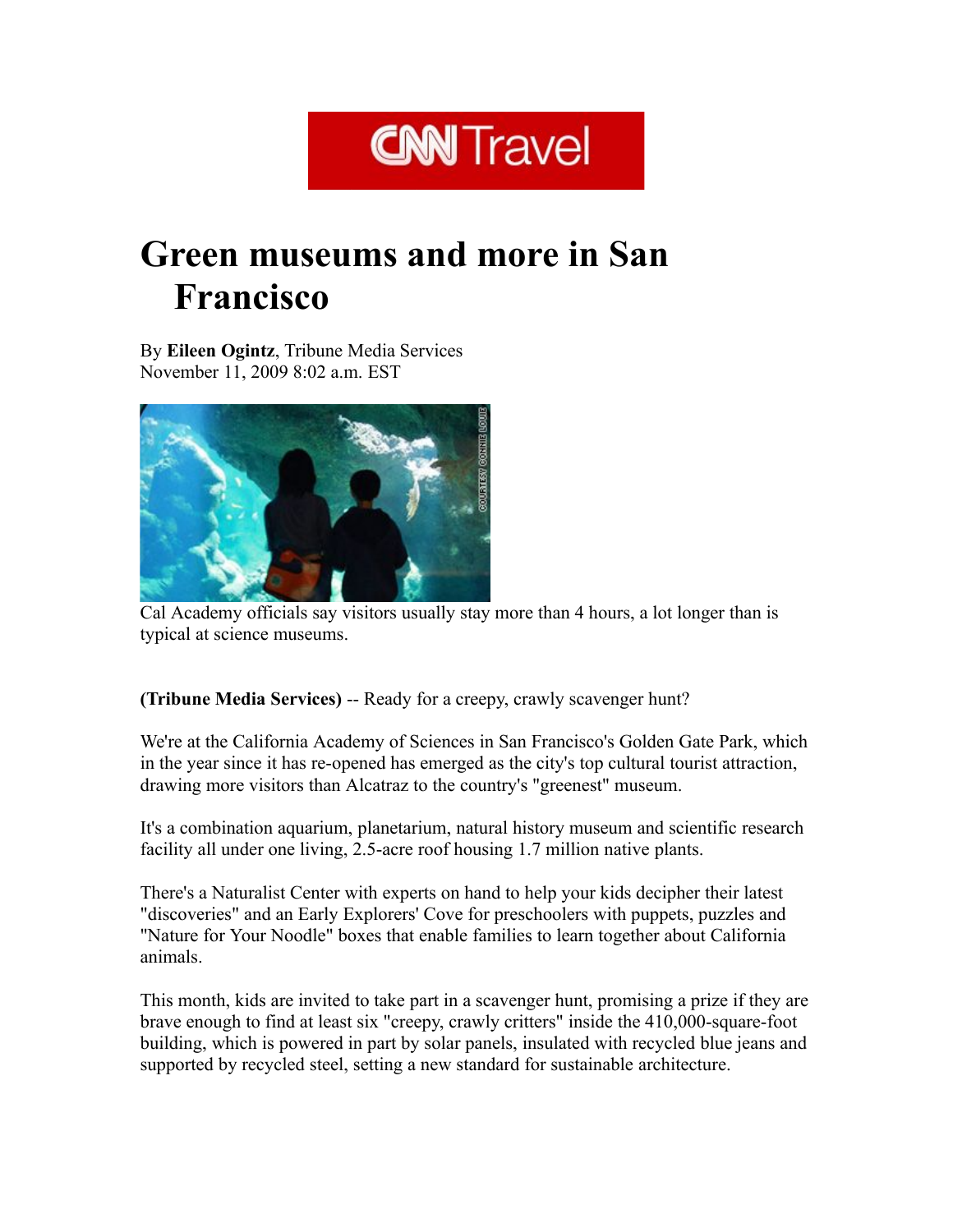"It's great that all of the museums are together under one roof. It really works and the kids are entertained," said Lisa Hungate who brought her three kids and a cousin from Carmel, California, for the first time.

"Really cool," reported Zander Vdovkin, 12, as he watched the fish swimming above him.

It's also cool how the Cal [Academy,](http://www.calacademy.org/) as locals call it, and the de Young [Museum](http://www.famsf.org/deyoung) next door have made the city's famous Golden Gate Park a new must-see destination. Check out the Koret Children's Quarter, which was the country's first public playground when it opened in 1887. It re-opened two summers ago after a \$3.8 million renovation. Kids love the historic carousel and the slide.

The de Young is now showing the blockbuster King Tut Exhibit "Tutankhamun and the Golden Age of the Pharaohs," which runs through next March.

We felt like we were time traveling in Golden Gate Park from the days of the pharaohs 3,000 years ago to the Cal Academy's 21st-century exhibits. We got a dose of San Francisco's post-earthquake grand days at the **Fairmont San Francisco**. The hotel opened exactly a year after the 1906 earthquake. Check out the gilded ceiling and the Tonga Room with its "floating" band shell.

The 20-somethings in our crew loved the city's hip eateries like **Starbelly**, with its homecured meat, and [Foreign](http://www.foreigncinema.com/) Cinema where movies are played on the patio wall.

San Francisco is one city where there's plenty to excite everyone -- especially in Golden Gate Park with more than 1,000 acres and not a single "Keep of the Grass" sign. Treat the kids to fortune cookies at the place where they were first created -- the Japanese Tea Garden at the San Francisco Botanical Garden, or let them turn cartwheels in the grass when they've had enough museums.

The kids at Cal Academy don't seem in any hurry to leave, though. In fact, museum officials say, visitors are staying a lot longer than is typical at science museums. "Over four hours," says Academy spokesman Stephanie Stone. If your kids think museums are boring, you need to bring them here.

Everywhere you look there are areas to engage kids and the adults with them -- from the Albino alligator in The Swamp to the 80-foot skeleton of the blue whale hanging overhead.

Discuss what you and the kids can do at home to help mitigate the impact of climate change and then step inside a living rainforest complete with croaking frogs, chirping birds and hundreds of butterflies. Follow a boardwalk through a mangrove lagoon where sharks, rays and sea turtles swim beneath you. Fly into space at the world's largest alldigital planetarium where there is a new space show narrated by Whoopi Goldberg.